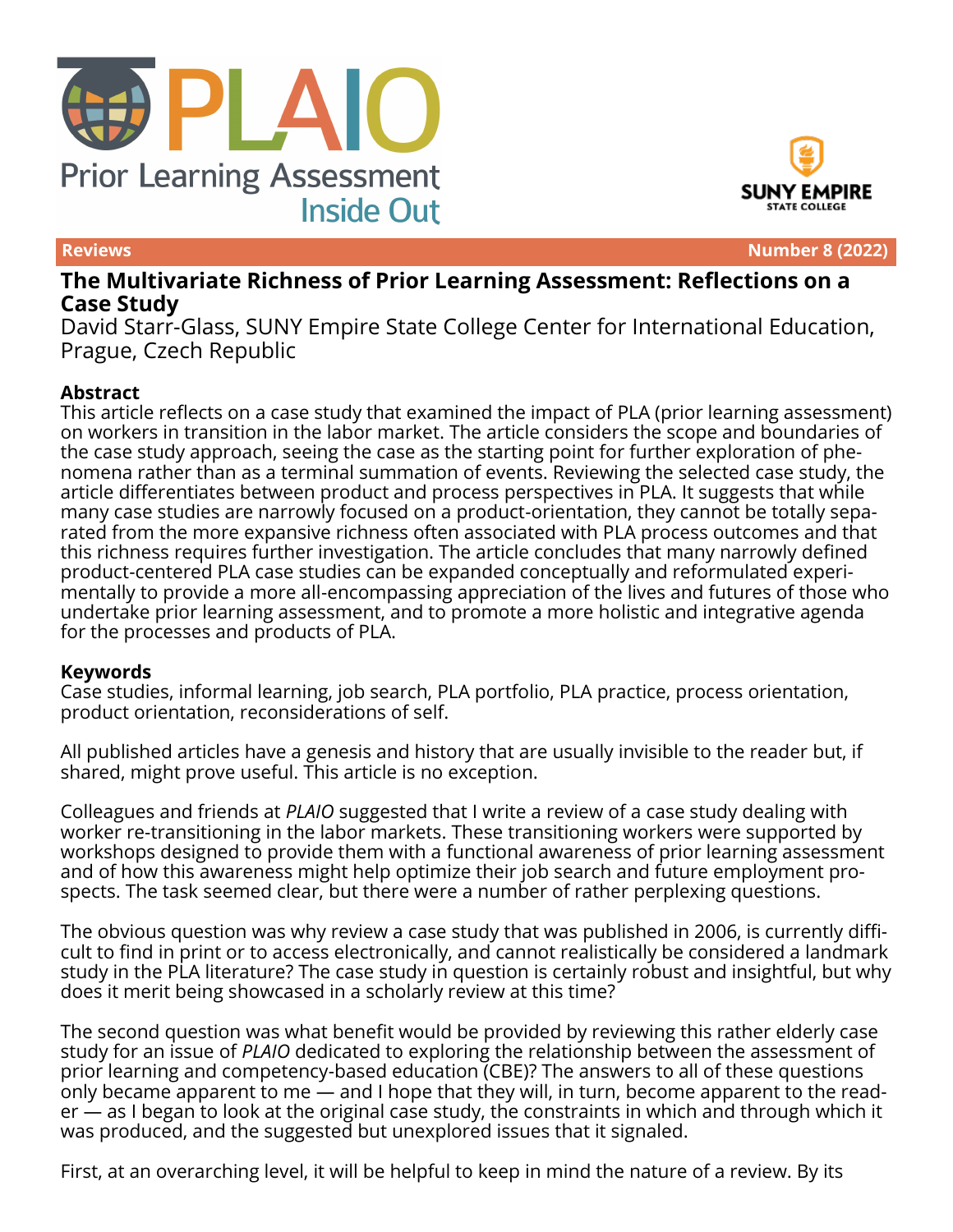nature, a *re-view* looks anew at something, tries to see it from a different perspective, and shares the re-envisaged understanding with readers in the hope that they might approach the object of the review differently, or at least might be prepared to consider it in a different light. By its nature, the *process* of review focuses more on exploring and expanding possibilities rather than simply summarizing or encapsulating what, at first glance, seemed to define the original object of the review.

Second, at a process level, it might be useful to recognize the constituent parts and flow of this present review. The first section explores the general nature, methodology, and outcomes of the case study approach — an approach that seems to be one of the default methodological options in PLA and CBE investigation, and an approach that has distinctive benefits and limitations. The second section summarizes the original case study, *Prior Learning Assessment and Recognition: Workers in Transition* (Centre for Education and Work, 2006), which lies at the heart of this present review. The third section re-views the case study in terms of process and product. The final section briefly recapitulates some of the implicit issues and embedded questions of this case study that challenge our current and future practice of PLA and CBE.

#### **Case Study Methodology and its Boundaries**

Disciplinary areas exhibit preferences in the ways in which they approach discovery and the methods they employ for their research. The choice of research methodologies may be historically-based or reflect the contextual environment within which the discipline operates. Certain methodologies may be privileged because they have proved particularly valuable in producing the kinds of research outcomes — in terms of validity, reliability, and generalizability — that are desired or acceptable within the disciplinary community. Research in higher education, including research in PLA and CBE, is no exception and has preferred its own cluster of methodological approaches, including the case study (Harland, 2014; Tight, 2013).

Case study research and methodology have been widely used in many areas of exploration and discovery, particularly in the social sciences, in an attempt to make sense of contemporary realworld phenomena. The purpose of the case study is often, but not exclusively, to encourage investigation — observing the real world, generating hypotheses, suggesting causal linkages, focusing on relationships and relational patterns, and constructing tentative theoretical frameworks that might be applicable or at least might be worthy of consideration (Flyvbjerg, 2006; Gummesson, 2000; Stake, 1995; Yin, 2014).

Creswell (2013) defined case study methodology as:

… a qualitative approach in which the investigator explores a bounded system (a case) or multiple bounded systems (cases) over time through detailed, in-depth data collection involving multiple sources of information (e.g., observations, interviews, audiovisual material, and documents and reports) and reports a case description and case-based themes. (p. 31)

However, it should be kept in mind that the case study approach is paradoxical at many levels. At an initial level of paradox, the case study attempts to capture the complexity and interconnected richness of a real-world situation while simultaneously providing a clear, focused, and consciously objective telling of that story. There is inevitably going to be a paradoxical tension between these two divergent portrayals of what is encountered.

Case studies further accentuate paradox in their methodology: first recognizing the general, then focusing selectively on the particular, and finally seeking tentatively to generalize once again from that particular. Potentially, this is a dangerous and self-limiting strategy. However, valuable case study outcomes can be achieved if the limits of the case are recognized and the inherent paradoxes of the methodology are appreciated. Simons (1996), who clearly acknowledged the paradoxical tension of case study methodology, suggested that "we should engage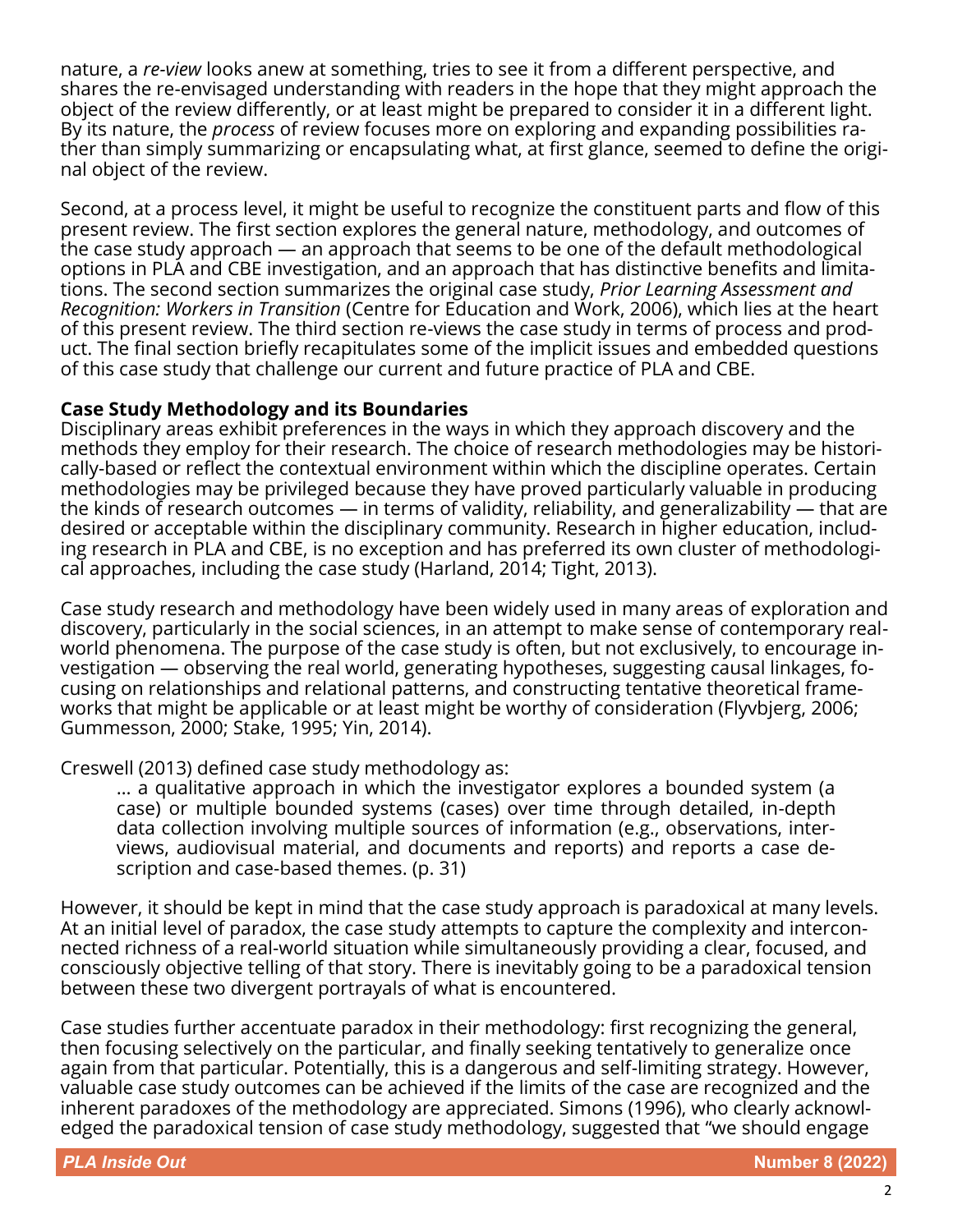with the paradox within the case, the tension between the universal and the particular, and the ambiguity or conflict it presents ... [realizing] both the significance of the unique instance or circumstance and the universal understanding" (p. 167).

Flyvbjerg (2013), considering the value of case studies in developing and furthering understanding of a phenomenon, observed that generalization can often be made on a single case and "the case study may be central to scientific development via generalization as supplement or alternative to other methods. Formal generalization is overvalued as a source of scientific development, whereas 'the force of example' and transferability are underestimated" (p. 179).

As a methodological approach to making sense of a complex and oftentimes confusing social world, the case study is not only paradoxically useful but also problematically bounded. In considering a case study, its bounded condition — that is, its implicit constraints and boundaries imposed by how the case study is derived — needs to be recognized. This recognition is as critical for those who utilize case studies for instructional and educational purposes as it is for those who construct or develop case studies for scholarly or research purposes. For those using case studies as teaching vehicles, Yin (2014) noted that the "case study need not contain a complete or accurate rendition of actual events; rather, its purpose is to establish a framework for discussion and debate among students" (pp. 4-5). He also observed that teaching case studies "need not be concerned with the rigorous and fair presentation of empirical data; research case studies need to do exactly that" (Yin, 2014, p. 5).

For research case studies, a broad, fair, and sparingly edited text can go far to reduce the implicit boundaries of case study work, even although it cannot eliminate them. While appearing relatively straightforward, both case study construction and interpretation can be challenging. Many might agree with me that the best way to recognize these challenges and to confront these boundary limitations — whether the case is designed for teaching purposes or scholarly research — is to actually write one (Starr-Glass, 2017).

Case studies are bounded in three ways by:

- **Narrative**: Case studies do not, and cannot, capture all elements of context, behavior, or relationships. They are narratives and — as with all narratives — what is selected, deemed relevant or important, included, and communicated rests with the narrator.
- **Anticipated outcome**: Potentially, the case study can be interpreted in a multiplicity of ways depending on the salience and logic that readers assign to the various elements contained in the narrative. However, in reading a case study — and even in its construction there is a premature impulse to identify a particular issue, solve a perceived problem, or simply fit what seem to be appropriate pegs in equally appropriate holes. The internal logic of the case study — and the logic often adopted by the reader — is deductive (that is, theory confirming) rather than inductive (theory generating). The move toward the resolution of the anticipated problem, unless curbed, precludes other possibilities and effectively shuts down the process of creative speculation or alternative exploration.
- **Time**: Case studies are inevitably situated in the *past* and, if anything, they call for a resolution in the *present*: We believe that we are better informed *now* by what was contained in the case study. Nevertheless, the case study is historical and embedded in a context that has inevitably changed. Recognizing this, we need to be as wary about resituating the case study in the present as about projecting solutions derived from it into the future.

The focus of this article is a case study. This particular case study utilized prior learning assessment within a population of workers who were transitioning within the labor market from unemployed to full employment. This present review considers the resulting report, *Prior Learning Assessment and Recognition [PLAR]: Workers in Transition*, which was written by the initiating organization, the Centre for Education and Work (2006), Winnipeg, Canada. This undertaking was not a controlled experiment but rather field research that considered the connection between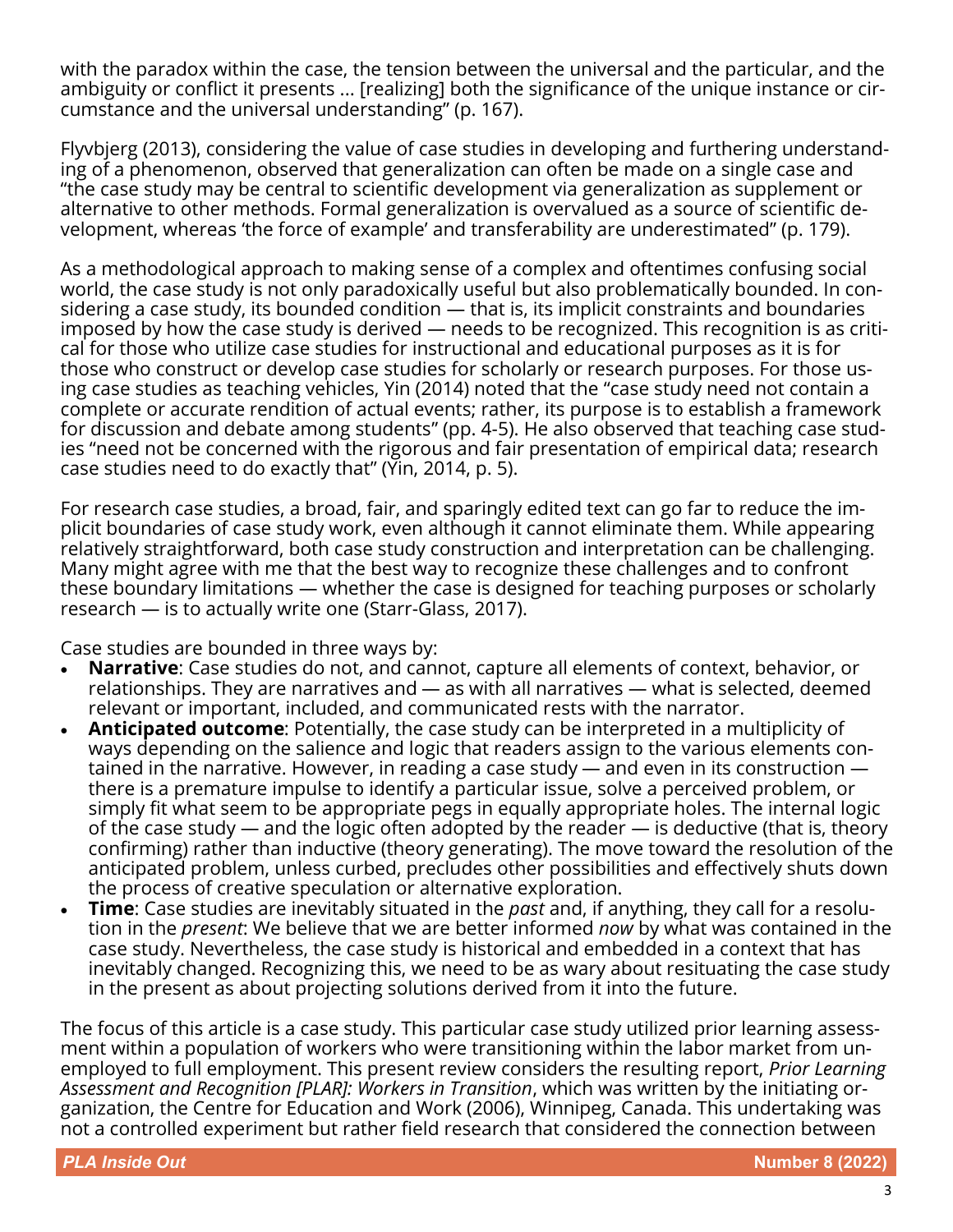worker engagement in PLA and subsequent employment success.

Read as a case study, we need to recognize and respect the bounded nature of this particular report. However, while accepting the boundaries imposed by case study methodology and presentation, we can also *re-view* this work and speculate on how its implicit boundaries might be deconstructed to suggest ways of considering problems that have contemporary relevance even when they are not specifically addressed in the original work. In other words, a good case study is not simply a historical narrative that points toward a definite conclusion or fuller appreciation of a given context, even when a conclusion might be reflexively provided by the reader. Rather, a good case study is an enduring challenge that is perpetually amenable to different and changing understandings and — perhaps even more importantly — can serve as a portal through which we can extend and reformulate our present understanding.

### **Context and Content**

The *PLAR: Workers in Transition* project was a three-year study (2003-2006) conducted by the Centre for Education and Work (2006). The primary goal was to explore the long-term effect of PLA strategies on workers in transition in the Canadian labor market. The study involved 300 participants who were actively seeking new jobs but had been unsuccessful at the point when they entered the program.

Program participants were given six-week workshops that provided them with strategies and opportunities to identify their prior experience in terms of workplace skills — classified in the report as "occupational, transferable, and essential" skills. Participants were also helped to link their skill set with potential positions and openings in the labor market. The central focus of the program was encouraging and supporting participants to create their own PLA portfolio. The study provided detail on how and why worker involvement in this process was an effective tool in preparing them for job search and employment transition. This study indicated that many of those who were in employment transition did not know how to manage the process or how to identify and present their competitive skill advantages. It also indicated that many participants lacked an awareness of how to conduct effective job searches or how to interview to their best advantage.

The *PLAR: Workers in Transition* document is a concise report; more accurately, it could be categorized as an executive summary. As such, it is particularly sparse on methodology and analysis, providing only very minimal demographics of those who participated and no insight into how their post-workshop views were gathered, scored, and processed. There is no information on whether there was or was not a sampling procedure, but presumably, the study utilized an opportunistic sample set based on all who applied for the program. There does not seem to have been any control, or nontreated, group. It seems that the report's findings were based exclusively on self-reported outcomes provided at these follow-up interviews. The work is not a description of what was done or even of how it was done, but rather a summary of perceived outcomes.

The lead author of the report — Robin Millar, Centre for Education and Work — did, however, provide a fuller picture of how the report came into existence in a subsequent article that she co-authored for *PLAIO* (Millar & Miller, 2014). According to this account, during the six-week workshops, participants were guided through a process of constructing PLA portfolios. Most PLA portfolio work is designed to suggest and accentuate academic credits; however, in this study, a decision was made that prior learning recognition "should extend beyond a focus on return to formal education and integrate an opportunity for those study participants who wanted to re-enter the workforce." Additionally, the workshop curriculum focused "on the incorporation of life events, experiential learning, formal and informal education, volunteer activities and hobbies, and previous work into the portfolio workshops with an emphasis on how these events and activities resulted in the development of employment skills" (p. 3). Certain unique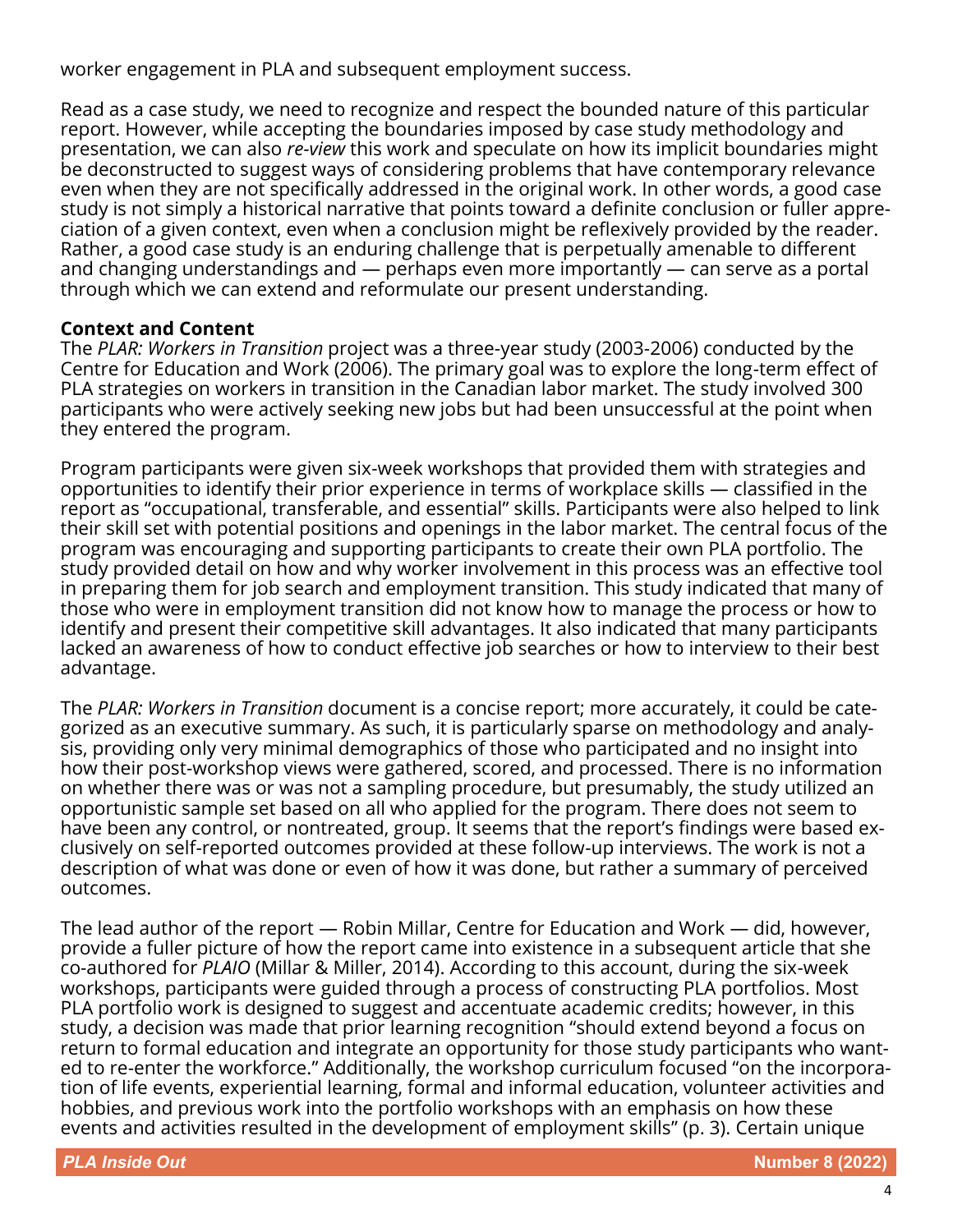features were identified in the study, features that tried to move the study away from what might be understood as conventional PLA portfolio creation:

- **Holistic approach**: "The curriculum gauged individuals' emotional responses to change and self-esteem issues."
- **Focus on workplace transition:** "Job descriptions were not framed with learning outcomes for academic courses … [and participants were] encouraged … to develop 'skill statements' rather than link their learning to specific courses."
- **Essential skills framework:** Participants expressed "their top essential skills and the transferability of these skills" in the language of employment and the workplace — "reading, writing, numeracy, oral communications, etc."
- **Focus on the reflective process:** Participants tended to see "themselves as doing jobs, not as learning skills *and* knowledge. … [T]eaching strategies for reflection [helped these participants] to understand the wider implications of their experience for different [workplace] applications."
- **Group process:** Participants were encouraged "to learn from one another, offer group and peer encouragement and give participants links for employment and networking" (p. 4).

It is arguable whether this detail should have been provided in the *PLAR: Workers in Transition*  document. If it had, it would undoubtedly have increased interest in the report and provided a clearer and more salient context within which to appreciate the report's findings. However, the case study has many of the characteristics of a summary report — broadly administrative, bureaucratic, and procedural in nature — that marks the conclusion of a funded project rather than the detail and depth that would be associated with a research case study.

Of note, the report is particularly abundant in its findings (there are 17 listed) and it also offers several broad recommendations. All of the findings are listed here to provide a measure of the scope of the *PLAR: Workers in Transition* project, a wide and perceptive scope that is in sharp contrast with the sparse detail and meager description provided in the final report itself. These findings reflect the responses and attitudes of those who participated in the program. They were interviewed three months after completing the workshop, at which time many (but not all) had secured employment.

The report maintained that PLA portfolio preparation was beneficial for those in workplace transitions in the following areas:

- Helping in the job application and search process.
- Clarifying job interest and employment focus.
- Preparing candidates for job interviews.
- Increasing confidence in work skills and experience.
- Creating better understanding of whether skills match employer expectations.
- Identifying transferable skills.
- Naming and valuing broad range of transferable and occupational skills.
- Helping to apply existing skill range to newer occupational possibilities.
- Overcoming lack of formal educational credentials.
- Improving labor mobility.
- Applying for wide range of jobs due to recognition of skills acquired through informal learning.
- Providing occupational direction in different life situations.
- Evaluating factors associated with midlife career change.
- Preparing immigrants for employment.
- Reframing skills of those with acquired disabilities in terms of what they can now do, not what they previously did.
- Focusing on skills and experience rather than on age.
- Identifying further education and training relevant to employment (pp. 3-14).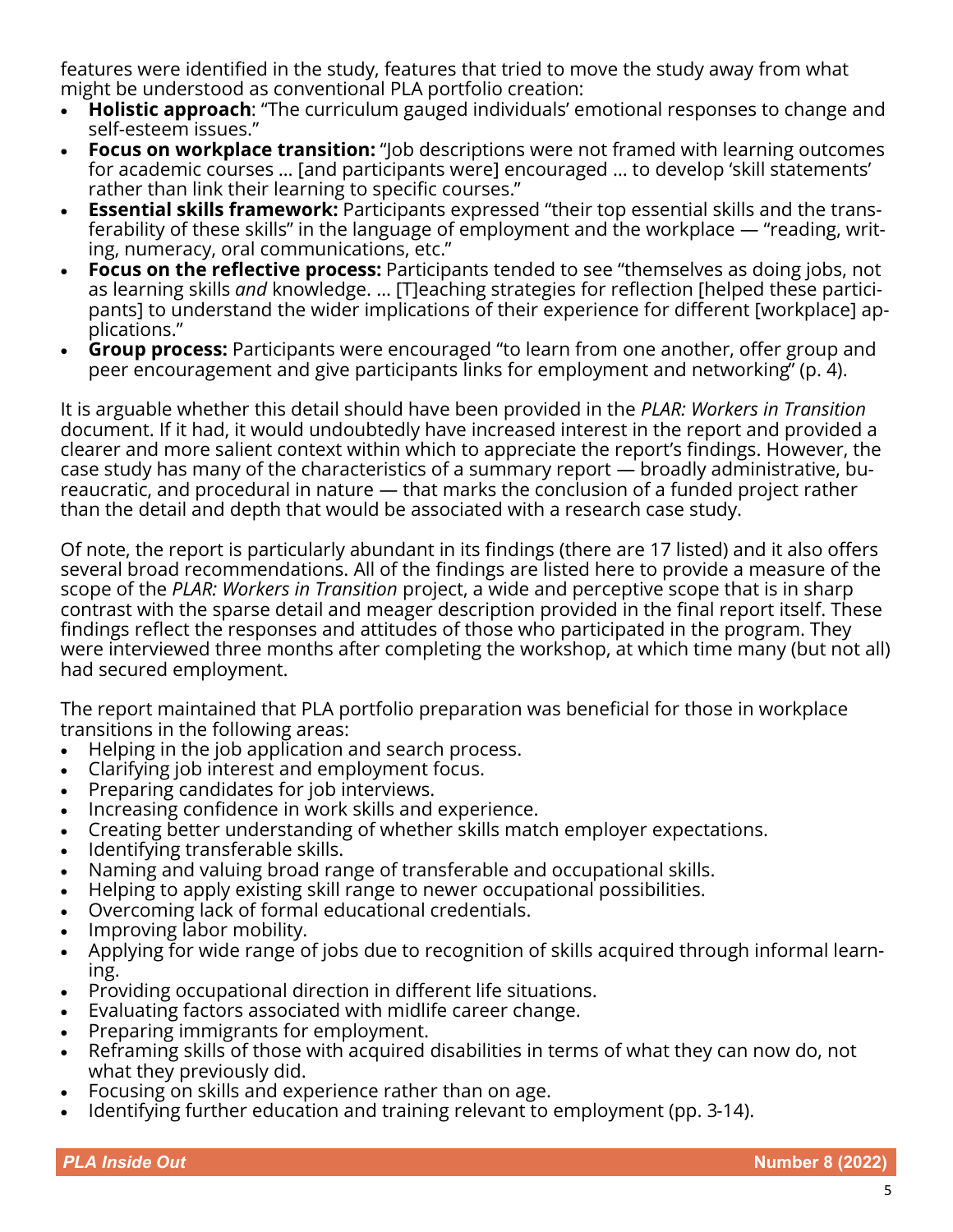The *PLAR: Workers in Transition* report, like all summaries of case studies, attempted to set the scene. It tried to describe *what* has transpired; however, it did not explore *how* and *why* these results seem to have emerged after PLA portfolio completion. The *how* and the *why* were left open to the speculation and input of other practitioners and scholars who might be trying to develop a more complete and nuanced appreciation of the value of PLA in the workplace and in the academy.

In that sense, the document followed the normal course of the case study: it presented a scenario and provided very limited guidance as to how that scenario was to be interpreted. Its narrative was historical and its meaning was available in the present. However, as with good case studies, it also presented us with opportunities for further consideration and creative extension into the future. To explain this, it might be helpful to differentiate between two entwined constructs — product and process — that apply to PLA as much as they do to case studies.

#### **Product and Process**

An initial reading of the *PLAR: Workers in Transition* project reveals a *product-based* goal. Participants were introduced to the concept of the PLA portfolio and encouraged to produce their individual portfolios. As with much PLA in academic and work contexts, the anticipated outcome was a product — something new, distinctive, and separable from those involved in its production — that provides utility for the participant and the institution or the future employer. That makes eminent sense for all of those who are involved; indeed, all PLA and CBE work needs to include "an understanding about what the recognizing/assessment process in itself produces … documentation/grade or a ticking off of a course, but it also allows new learning" (Fejes & Andersson, 2009, p. 51).

That new learning — expressed in PLA through the conversion of informal to formal learning and its documentation — is part of the resulting product. Products have instrumental uses. As such they tend to have a clearly defined end: providing the PLA candidate with academic credits, assisting those who are transitioning in the workplace, allowing immigrants to compete more effectively in domestic labor markets, etc. The context may differ, but the well-conceived PLA product — just as the well-constructed CBE product — should provide the necessary instrumental value for those involved (for a brief review of several articles that accentuate the instrumental, or utilitarian, value of PLA products in the workplace, see Klein-Collins & Winters, 2014).

The recognition of prior learning or the demonstration of competencies can certainly be regarded as "products," but they do not materialize *de novo:* they can be identified as "new," but they cannot be completely or convincingly detached from the learner's existing knowledge and historic experience. Tara Fenwick (2010) made the point that an inherent source of confusion lies in the fact that, in English, we use "the term 'learning' as both a verb (the process of learning) and as a noun (the product of a change process). While process and outcome are related, they are enacted as different phenomena and provoke different questions" (p. 87). Of course, product and process are not only related, they are entwined. Although learning (as a noun) might be considered an outcome or a *product*, it cannot materialize independently or be identified separately from the underlying and ongoing *process* of learning (as a verb) that brings it into being.

The *process* of PLA involves and engages people — real people who are changed to some degree by that process into which they enter — not so much the initial process of learning and acquiring experience but rather the process through which that prior learning and experience is recognized, institutionally accepted, and validated. Participants are prompted — or in some cases continuously encouraged — to revisit what they have done and see in those activities elements that were previously invisible, feelings that were not previously recognized, and connections that were not previously made.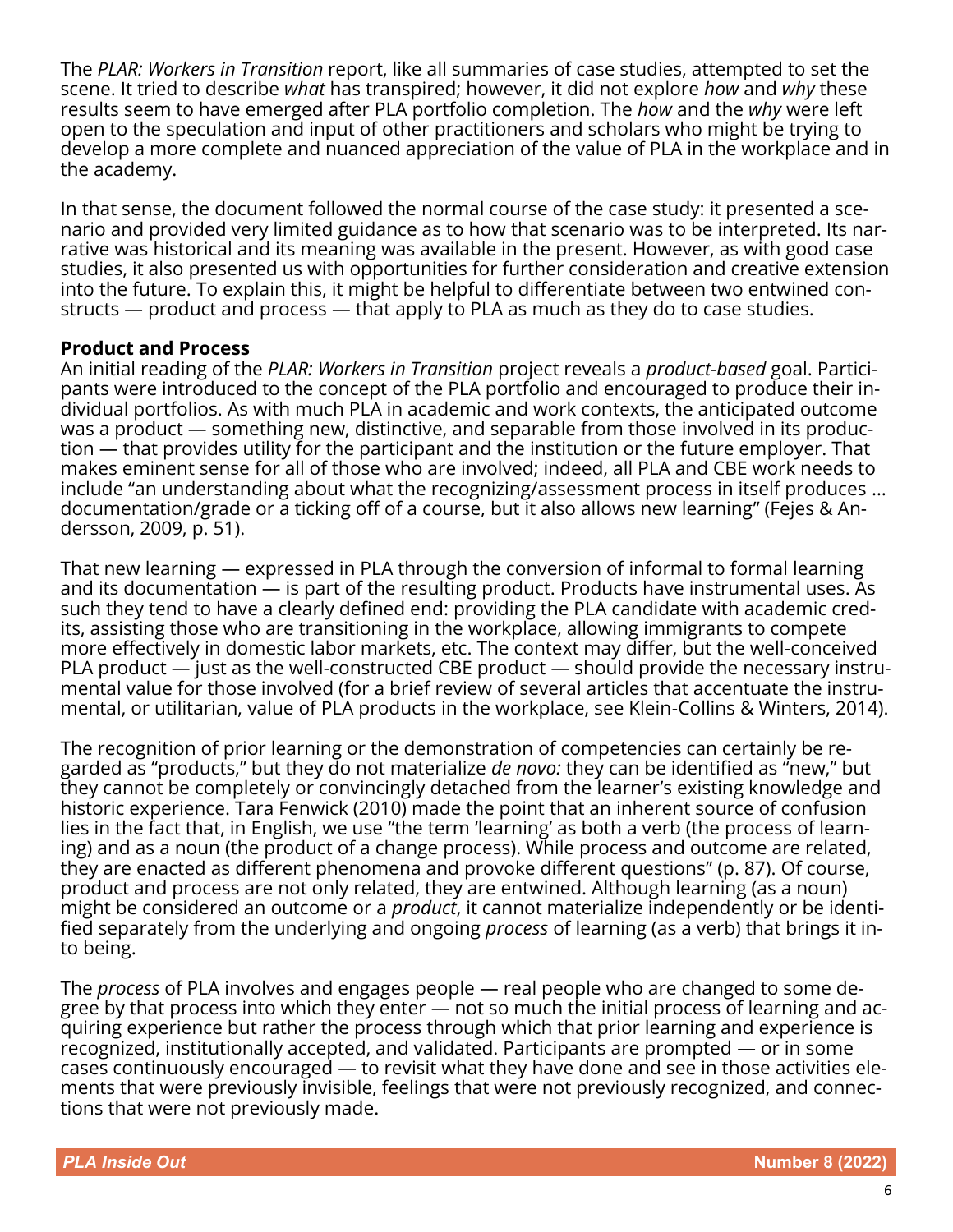Further, recognition of process directionality does not flow from the present to the past. Inevitably, reconsideration and new sensemaking in the present challenge not simply *what was done* and *who we were,* but also challenge *what might be done* and *who we might become* in the future. Although the change processes of PLA are inescapably connected with the production of its designated product, the "meaning and scope of the term learning" is rarely made explicit and consequently "not only hidden realities, but also hidden normativities lurk in these enactments" (Fenwick, 2010, p. 88).

In *PLAR: Workers in Transition*, however, these realities are a little less hidden. Of the 17 findings, most pointed toward process rather than product — how participants reconsidered what they did and what they learned. They also reconsidered *themselves* and what they had become or what they might become. *PLAR: Workers in Transition* pointed toward these as significant transformative outcomes but did not explore them in any detail. As with most case studies, there was only a laying out of the contextual and a vague description of the territory, not a detailed map. The mapping — with the methodological accuracies and inductive logic of the researcher as cartographer — was only alluded to and left for others to initiate.

Of course, a great deal of the relationships and potential causalities of the PLA process have been noted and tentatively explored in the literature. For example, the impact of the PLA process on participant self-efficacy, self-reliance, and transformational reconsideration have all received attention, as have student engagement, student persistence, and college completion rates (Klein-Collins, 2010; Klein-Collins & Hudson, 2018; Stevens, Gerber, & Hendra, 2010; Travers, 2011). It is arguable — but from the present author's perspective and experience it seems incontestable — that these life-changing and self-reevaluating impacts of the PLA process provide its ultimate value for those who engage in that process. It is *through* the PLA process that students engage, persist, and succeed. It is *through* the PLA process that learners reconsider themselves, their lives, and their futures.

Nevertheless, the richness of PLA process outcomes has tended to be overshadowed by the narrower pragmatic utility of its products. Pragmatically, it is easier to evaluate the short-term utility of college-level credits in the educational system rather than the long-term value of increased self-efficacy. Without question, both PLA product and process are desired: they are effectively interrelated and comingled, and it is not a matter of preferring one over the other. Equally, it should not be a matter of focusing exclusively on instrumental utility while discounting more subtle forms of personal enrichment. Deeper research and more extensive publication of the process value of PLA would undoubtedly increase the perceived value of PLA in both the academy and the workplace. It would also refocus the efforts of practitioners and better inform those who engage in the PLA process.

#### **Concluding Thoughts**

The object of the present article was to reflect on an existing case study, not to critique it or focus on the bounded horizons that delimit all field studies. On further thought, this reflection was informed by three separate strands that have hopefully merged into a single focus.

First, in considering any case study or field research, it is critical to appreciate that the work is fundamentally "about real people and real situations ... [that] illuminate the reader's understanding of the phenomenon under study" (Willis, 2007, p. 239). The phenomenon — in this case, PLA — is not separated and isolated; rather, it is only understandable through the ways in which it impacts and is perceived by real people within the given context of the study. PLA is not separate from those who engage in it. PLA cannot be limited to a procedure because the meaning of PLA is embedded in how it is perceived, changes participants, and creates new realities for those involved.

Second, in considering or reflecting on case study research, we need to acknowledge that "we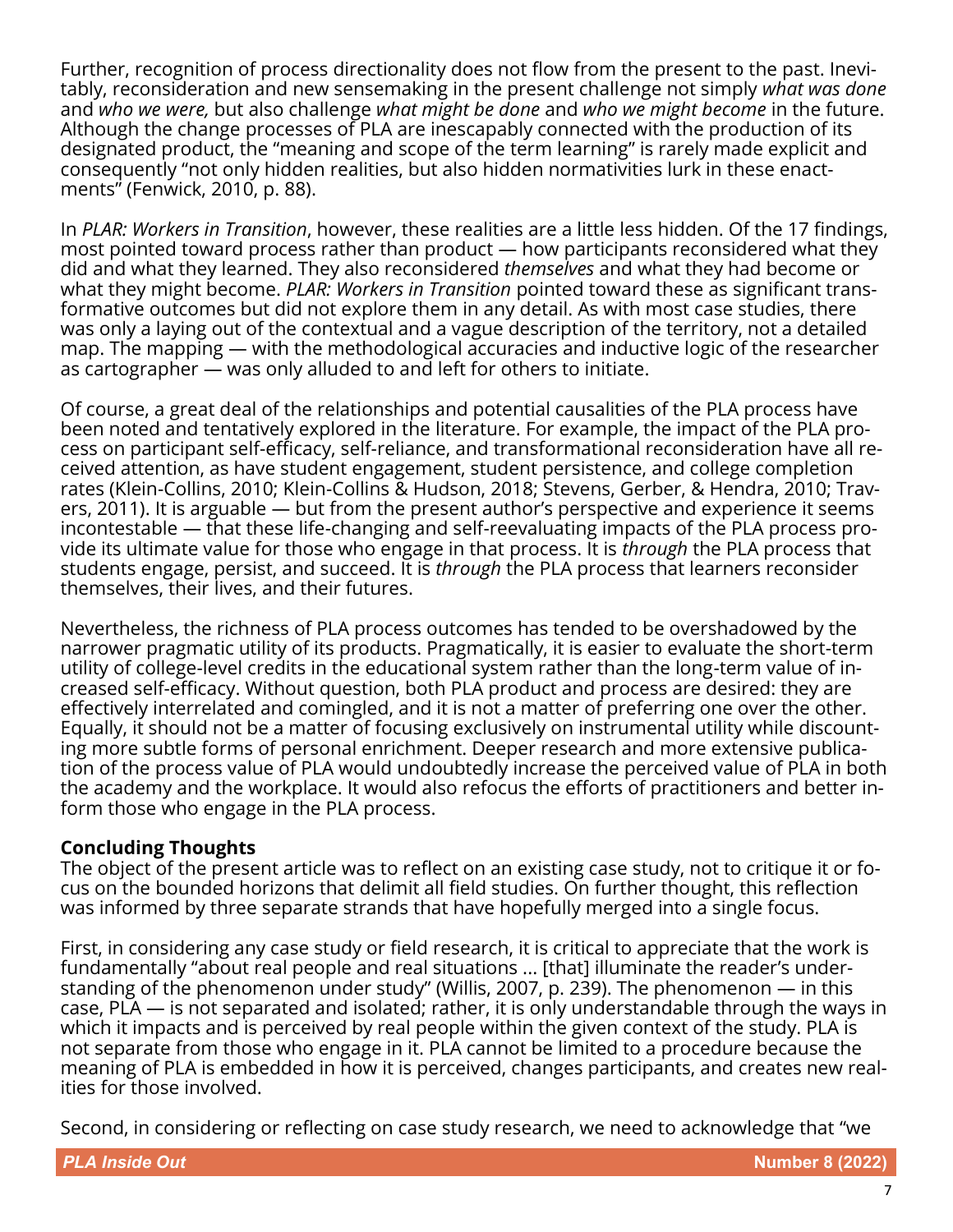enter the scene with a sincere interest in learning how [people] function in ordinary pursuits and milieus and with a willingness to put aside many presumptions while we learn" (Stake, 1995, p. 1). Rather than ascribe what PLA products and processes *should have* delivered, we need to determine what they *actually did* deliver from those involved. *PLAR: Workers in Transition* attempted to do that or at least pointed in that direction. It is a report — reporting the perception, experiences, and understandings of those who engaged in the PLA process.

Case studies set out the pieces without stipulating a pattern. The pieces may have been assembled selectively and may be contestable, but without the pieces it is impossible to infer or deduce the broader patterns associated with PLA. Case studies are summations of what has occurred — a bringing together of the collected pieces — but they are only the starting point for the process of pattern recognition. In that sense, it is better to approach all studies of PLA, whether initiated within the academy or in the workplace, as nascent rather than as fully developed, as suggestive rather than conclusive, and as signposts rather than as destinations.

Third, it is hoped that further consideration of the original report might energize PLA practitioners and scholars to move beyond what are often narrow and instrumentally constrained expressions of the assessments of prior learning, and explore the diversity and richness of PLA outcomes and their impact on those who are engaged in the process. This is not to diminish the importance of pragmatic products or the instrumental value that these products bring — PLA portfolio assessment can provide the desired academic credits and contribute to the hiring of the worker in transition.

But exceptional PLA reports and case studies — just like exceptional PLA practice — suggest more. They point toward a more all-encompassing appreciation of the lives and futures of those who undertake PLA. They signal a more holistic and integrative relationship between the processes and products of PLA. They further suggest a richness of outcomes that enhance not only the reputational standing of PLA but also benefit the lives of those who engage in the process. It may well be that *PLAR: Workers in Transition* is ready for replication and expansion into a more comprehensive and rigorous exploration of the multiplicity of outcomes associated with the assessment and recognition of prior learning and experience.

## **References**

Centre for Education and Work. (2006, November). *Prior learning assessment and recognition: Workers in transition*. <http://en.copian.ca/library/research/worktran/workers.pdf>

- Creswell, J. W. (2013). *Qualitative inquiry and research design: Choosing among five approaches* (3rd ed.). SAGE Publications.
- Fejes, A., & Andersson, P. (2009). Recognising prior learning: Understanding the relations among experience, learning and recognition from a constructivist perspective. *Vocations and Learning, 2*(1), 37-55. [https://doi.org/10.1007/s12186](https://doi.org/10.1007/s12186-008-9017-y)-008-9017-y
- Fenwick, T. (2010). Workplace "learning" and adult education: Messy objects, blurry maps and making difference. *European Journal for Research on the Education and Learning of Adults, 1* (1-2), 79-95. [https://doi.org/10.3384/rela.2000](https://doi.org/10.3384/rela.2000-7426.rela0006)-7426.rela0006
- Flyvbjerg, B. (2006). Five misunderstandings about case-study research. *Qualitative Inquiry*, *12* (2), 219-245.<https://doi.org/10.1177/1077800405284363>
- Flyvbjerg, B. (2013). Case studies. In N. K. Denzin & Y. S. Lincoln (Eds.), *Strategies of qualitative inquiry* (3rd ed., pp. 169-203). SAGE Publications.
- Gummesson, E. (2000). *Qualitative methods in management research* (2nd ed.). SAGE Publications.
- Harland, T. (2014). Learning about case study methodology to research higher education. *Higher Education Research & Development, 33*(6), 1113-1122. [https://](https://doi.org/10.1080/07294360.2014.911253) [doi.org/10.1080/07294360.2014.911253](https://doi.org/10.1080/07294360.2014.911253)
- Klein-Collins, R. (2010, March). *Fueling the race to postsecondary success: A 48-institution study of prior learning assessment and adult student outcomes*. Council for Adult and Experiential